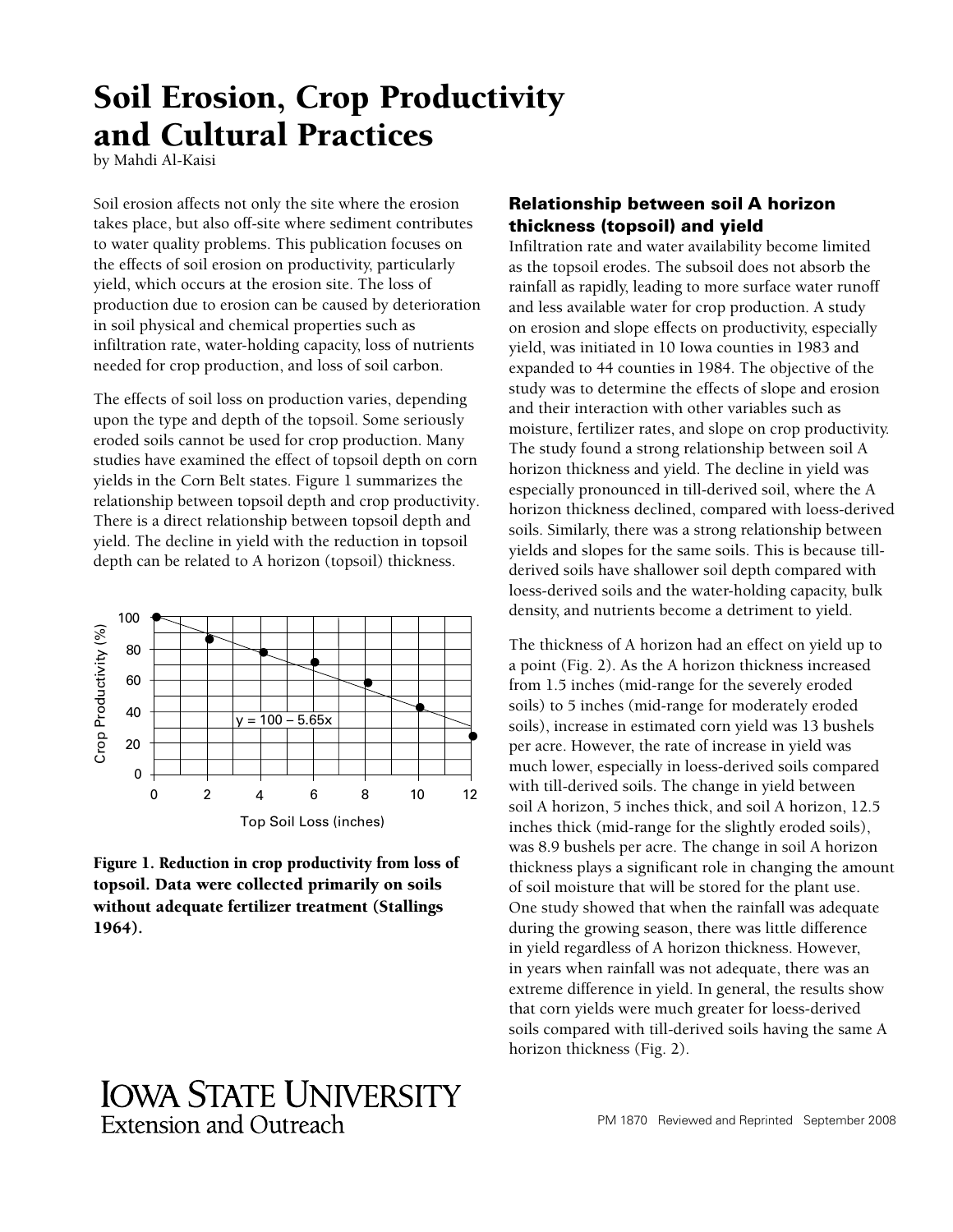

Figure 2. Effect of A horizon thickness on corn yields for loess-derived and till-derived soils (Kazemi et al., 1990).

### Relationship between cultural management and yield

The relationship between A horizon thickness, corn population, and nitrogen fertilizer rate is summarized in Figures 3–5, respectively. Yield response is greatly affected by the plant population of corn growing on tillor loess-derived soils. Yields increase considerably when a population of 24,000 plants per acre is used compared with 18,000 plants per acre on till-derived soils with different topsoil thickness. In general, the increase in yield was positively correlated with the increase in plant population and topsoil thickness (Figure 3). An increase in plant population can minimize soil erosion loss and subsequently nutrient and water losses due to greater plant canopy density compared with lower density plant populations.

The effects of different N rates on yield for till- (Figure 4) and loess-derived soils (Figure 5) was examined by using nitrogen rates of 80 lb. and 180 pounds N per acre and 100 pounds, 150 pounds, and 200 pounds N per acre, respectively. The effect of N rate was positive where N partially compensated for yield loss due to erosion and lower water- and nutrient-holding capacities associated with till-derived soils. However, the study by Kazemi and coworkers shows that, even at a rate of 180 pounds N per acre, the yield increase with greater topsoil



Figure 3. Effect of A horizon thickness on corn yields at populations of 18,000 and 24,000 plants per acre for till-derived soils (Kazemi et al., 1990).

thickness was not substantial for till-derived soils. Yield loss due to erosion at an adequate N rate could be attributed to changes in the soil's physical and chemical properties, shallower rooting depth, and perhaps phosphorus (P) and/or potassium (K) deficiencies on the more eroded soils. However, the addition of extra N might solve the yield problem, but create water quality and environmental concerns due to the potential loss of residual soil nutrients to surface runoff and groundwater contamination (Figure 4).

In contrast, the yields of corn grown on loess-derived soils have a much greater response with different N rates than yields of corn grown on till-derived soils (Figure 5). The rate of yield increase is much greater regardless of topsoil thickness compared with tillderived soils. This increase can be attributed to better soil conditions for high water and nutrient availability under loess-derived soils than till-derived soils. The addition of N to soil greatly increases yield. By bringing N up to adequate fertility levels, plant canopy growth is increased, thus providing better cover and reducing soil erosion. However, adding more N and P fertilizers increases the risk of N and P losses with surface water runoff. The amount of N and P loss is highly dependent on soil erosion, which is directly related to the amount of plant residue, tillage practice, slope, placement of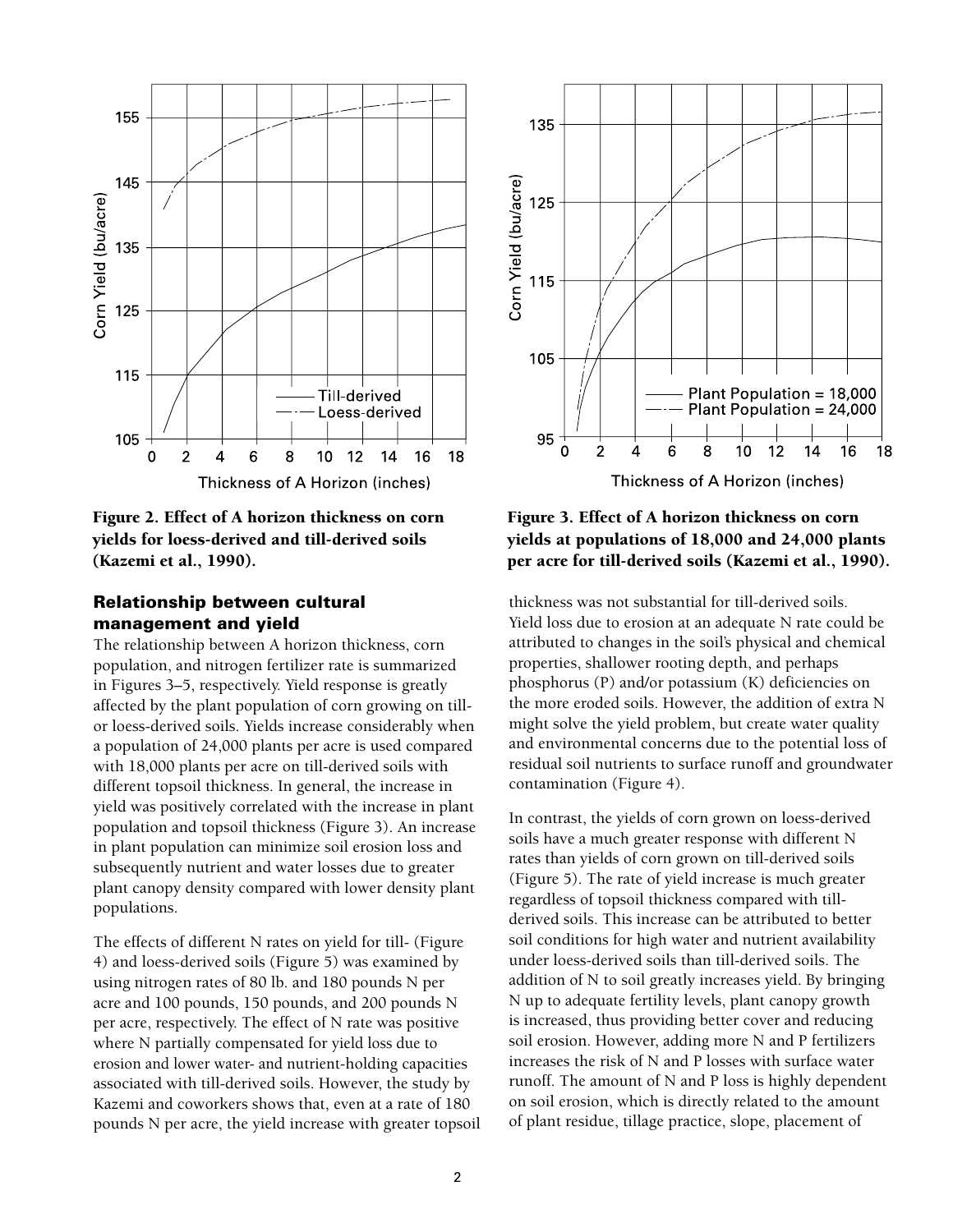

Figure 4. Effect of A horizon thickness on corn yields with two different N rates for till-derived soils (Kazemi et al., 1990).

fertilizers, timing of fertilizer application, and duration and intensity of rainfall. Therefore, soil testing for N, P, and K is essential to avoid over-application of fertilizers.

Slope is another factor that has significant effects on yield (Fig. 6). The results show that the increase in slope has negative effects on P availability and yield. There was

#### **Soil Management Effects on Yield on Sloped Areas**

**Increasing plant population improves yield** response.

■ Corn yield improves as the topsoil thickness increases.

■ Yield of loess-derived soils is much greater than that of till-derived soils.

■ Additional N improves yield with an increase in topsoil thickness.

Corn yield declines significantly when topsoil thickness is less than 11 inches.



Figure 5. Effect of A horizon thickness on corn yields with three different N rates for loess-derived soils (Kazemi et al., 1990).

a slight increase in yield as the slope gradient increased at the A horizon that was 11 inches thick. This yield increase was not expected on slopes greater than 9–14%. This could be due to very few observations of the combination effects of A horizon thickness and slopes greater than 14%. It was found that yield was reduced by 0.79 bushels/acre for each one percent increase of slope gradient. Therefore, reduction in yield due to changing field slope from 2 to 12.5% was about 8 bushels/acre. On the other hand, high moisture availability during July can minimize the negative effects of high moisture stress observed in August on yields.

#### Cultural Practices and Soil Erosion

Conservation tillage is an important practice that can effectively reduce soil erosion. Some tillage practices are agronomic and cultural in nature. Others are structural. However, these practices are not mutually exclusive. Erosion is induced by several factors, such as slope and crop rotation. On moderate slopes, the loss reduction of erosion under uphill and downhill planting is approximately 50%. On the other hand, on steep slopes, the hazard of rilling erosion is increased.